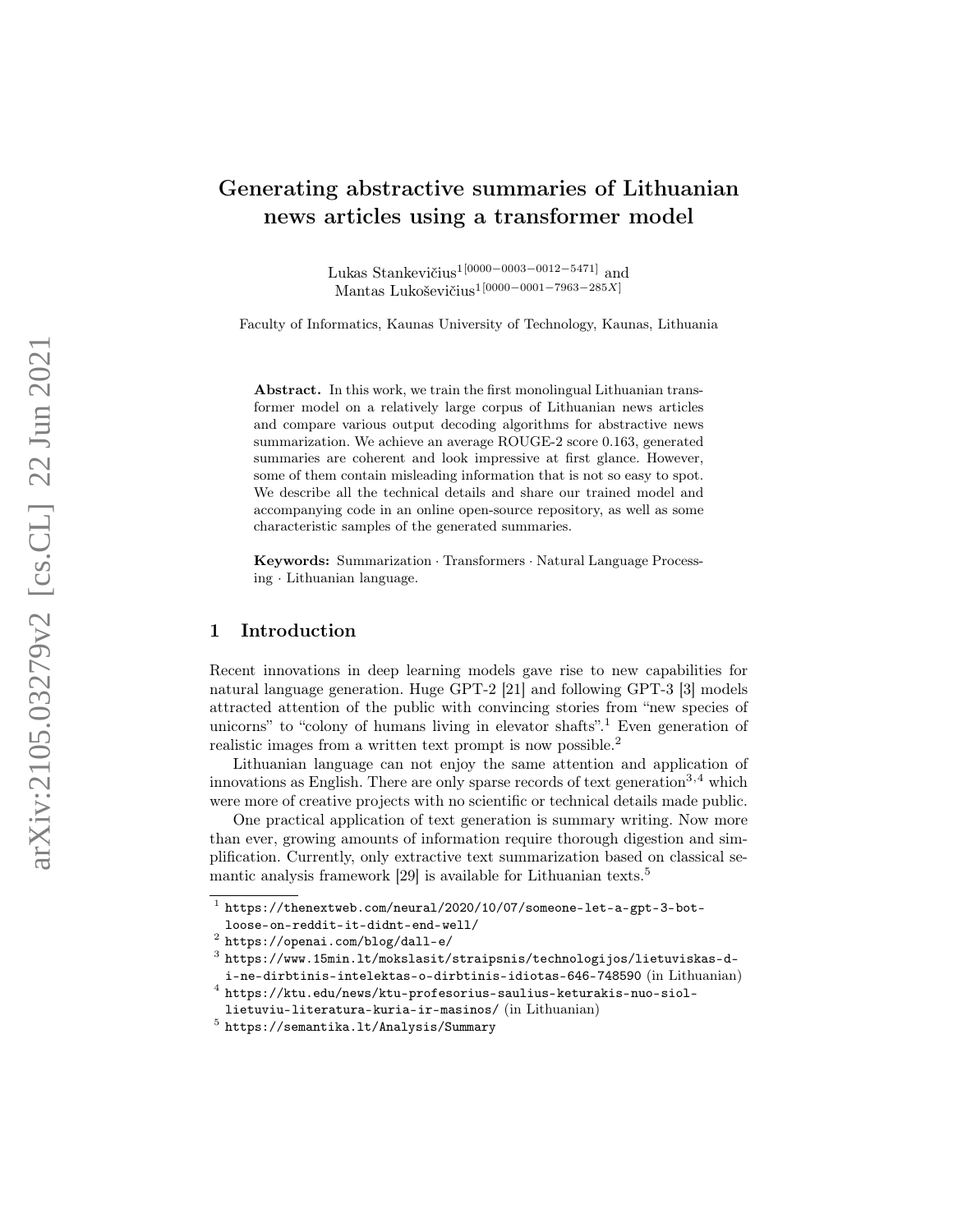In this work we: (1) train the first Lithuanian monolingual transformer models on news articles summarization task; (2) explore different decoding options for the best summary generation; (3) share all the technical details and code for reproduction. We hope that this work will give a boost to the Lithuanian language generation as well as useful experience transferable to other mid-resource languages.

# 2 Previous Related Work

### 2.1 From  $n$ -gram to Transformer Language Models

Before the success of neural language models, statistical ones were the most common. One example is the *n*-gram language model. For chosen *n*, it approximates the conditional probability of the next word  $w_i$ , given a word sequence of length  $i - 1$  behind, by

$$
P(w_i|w_{1:i-1}) \approx P(w_i|w_{i-n:i-1}).
$$
\n(1)

In practice, this means collecting n-gram counts from the corpus and normalizing them to probabilities. The higher  $n$ -gram is used, the bigger improvements are expected. However, increasing history size is difficult as it requires a very large corpus to produce sufficient counts and suffers from sparsity. It also leads to computational overhead, requires a lot of memory.

Neural language models offer several advantages over statistical ones. Instead of using predictive distributions determined by counting, they use internal representation to perform a high-dimensional interpolation between training examples [\[7\]](#page-8-1). This way neural networks are better at generating real-valued data than exact matches. Finally, these models do not suffer from the curse of dimensionality.

The first neural networks successfully adopted for language modeling were Recurrent Neural Networks (RNNs) of Long Short-Term Memory (LSTM) type [\[7,](#page-8-1)[9,](#page-8-2)[26\]](#page-9-1). They were also one of the first to be employed for abstractive text summarization [\[24\]](#page-9-2). The recurrent nature of this architecture makes it very simple to feed sequential text of varying length, while enhancements over simpler RNN variants increase stability with the added memory. It was a huge improvement over the n-gram language models but had its own drawbacks nonetheless.

Computations with recurrent neural networks do not scale well, because inputs to the model must be passed sequentially. Each word in a sequence must wait for the computation of the hidden state of the previous word to complete. This limits the parallelization of the computations.

The other drawback is that information of all the previous inputs has to fit into the last hidden state. As a result, only recent inputs are usually sufficiently "remembered", and the model is unable to model long-range dependencies between inputs. This was only partially addressed by deeper processing of the hidden states through specific units (LSTM), using Bi-directional models, and employing attention mechanisms [\[2\]](#page-8-3).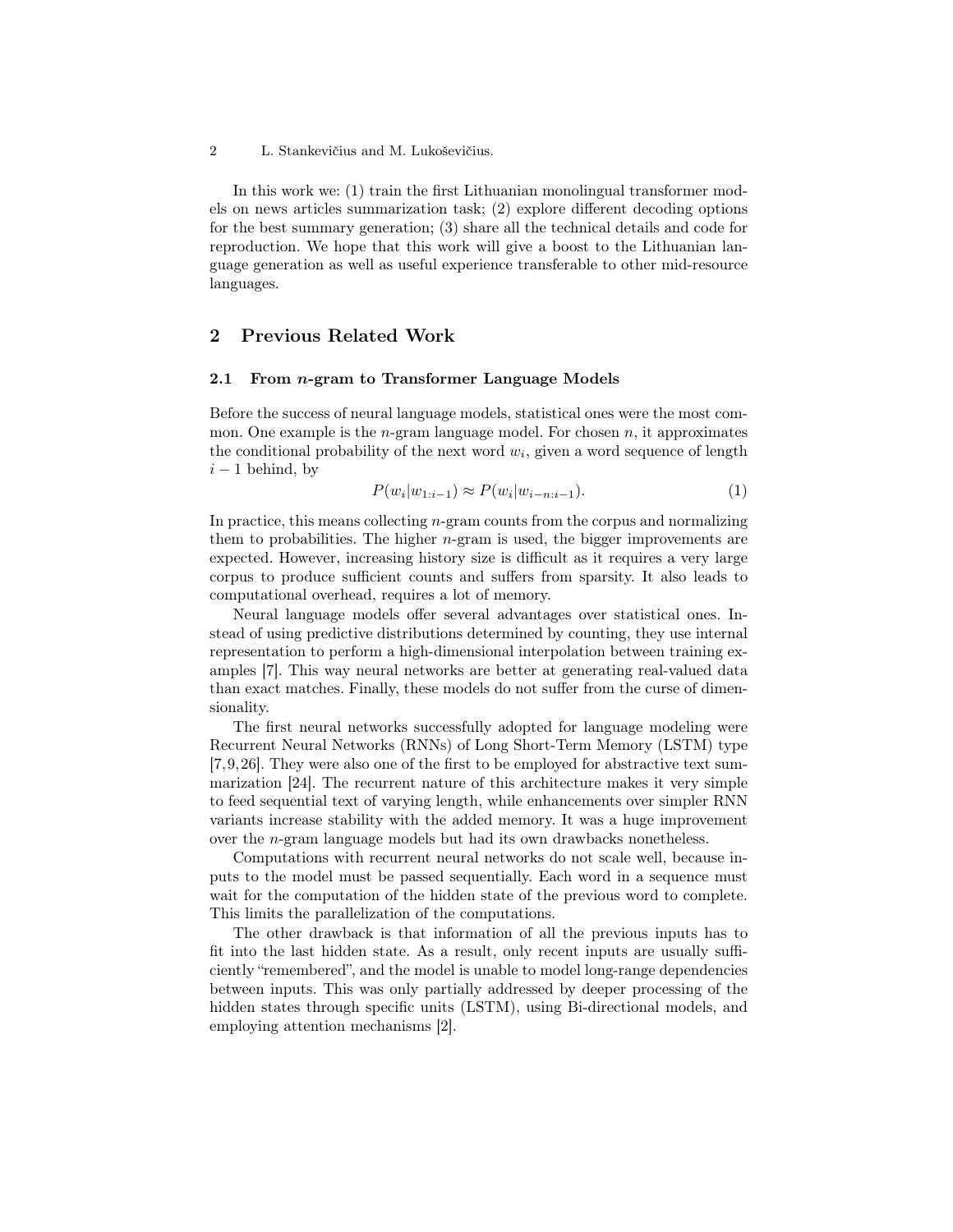Almost all of the above issues of neural language models were solved by the current state-of-the-art Transformer architecture [\[28\]](#page-9-3). The whole sequence now can be fed to a model at once, while added positional embeddings preserve the order information. Large data and computation resources can now be fully utilized. Additionally, due to the attention mechanism, each input word can attend to any other in any layer, thus producing contextualized word vectors.

As of now, there exist multiple Transformer type models. Many implementations can be found in the Huggingface Transformers library [\[31\]](#page-10-1). Although there are efforts [\[30\]](#page-10-2) to use models trained on masked words predictions [\[4\]](#page-8-4), usually the ones trained on language modeling (predicting the next word) are best suited for text generation. Specifically for the summarization task, the more notable Transformer models are: T5 [\[23\]](#page-9-4), BART [\[15\]](#page-9-5), PEGASUS [\[33\]](#page-10-3), and ProphetNet [\[20\]](#page-9-6).

#### 2.2 Decoding Algorithms

Given a dataset  $D = \{x^1, \ldots, x^{|D|}\},$  current state-of-the-art text generation models [\[22\]](#page-9-7) train a neural network with parameters  $\theta$  to minimize the negative log-likelihood

$$
\mathcal{L}(D) = -\sum_{k=1}^{|D|} \log \prod_{i=1}^{|x^k|} p_{\theta}(x_i^k | x_{
$$

where  $x_i^k$  is the *i*-th word of the *k*-th text in the dataset *D*.

After this kind of training, candidate word probabilities can be inferred for all words in a vocabulary. The chosen word can later be appended to conditional input to predict the next one. The process repeats for the desired output sequence length or until the special token (i.e.,  $\langle \cos \rangle$  for T5) is reached. Also, additional words can be added to condition the model more specifically [\[11,](#page-8-5) [23\]](#page-9-4).

Below we will describe various decoding algorithms for choosing the next word from given probabilities of all the words in a vocabulary.

Maximization-Based Decoding These are greedy, deterministic decoding methods. They assume that the model assigns higher probabilities for higherquality text.

The most simple decoding is called greedy search. It selects the next word as the one with the highest probability. This simplicity makes it very fast, albeit not optimal.

Another popular, heuristic expanding the one above, is beam search decoding. Instead of choosing only one word with the highest probability at a time, a defined number of word sequences with the highest overall probabilities are kept. This way, a single low-probability word would not shadow a high-overallprobability sequence.

A natural way to improve beam search is to use a higher beam size. An obvious drawback is that the computation intensifies. A second disadvantage, as noticed in [\[12,](#page-8-6) [27\]](#page-9-8) for translation tasks, is that increasing beam size reduces BLEU score (mentioned in Section [2.4\)](#page-4-0). This is explained by higher beam sizes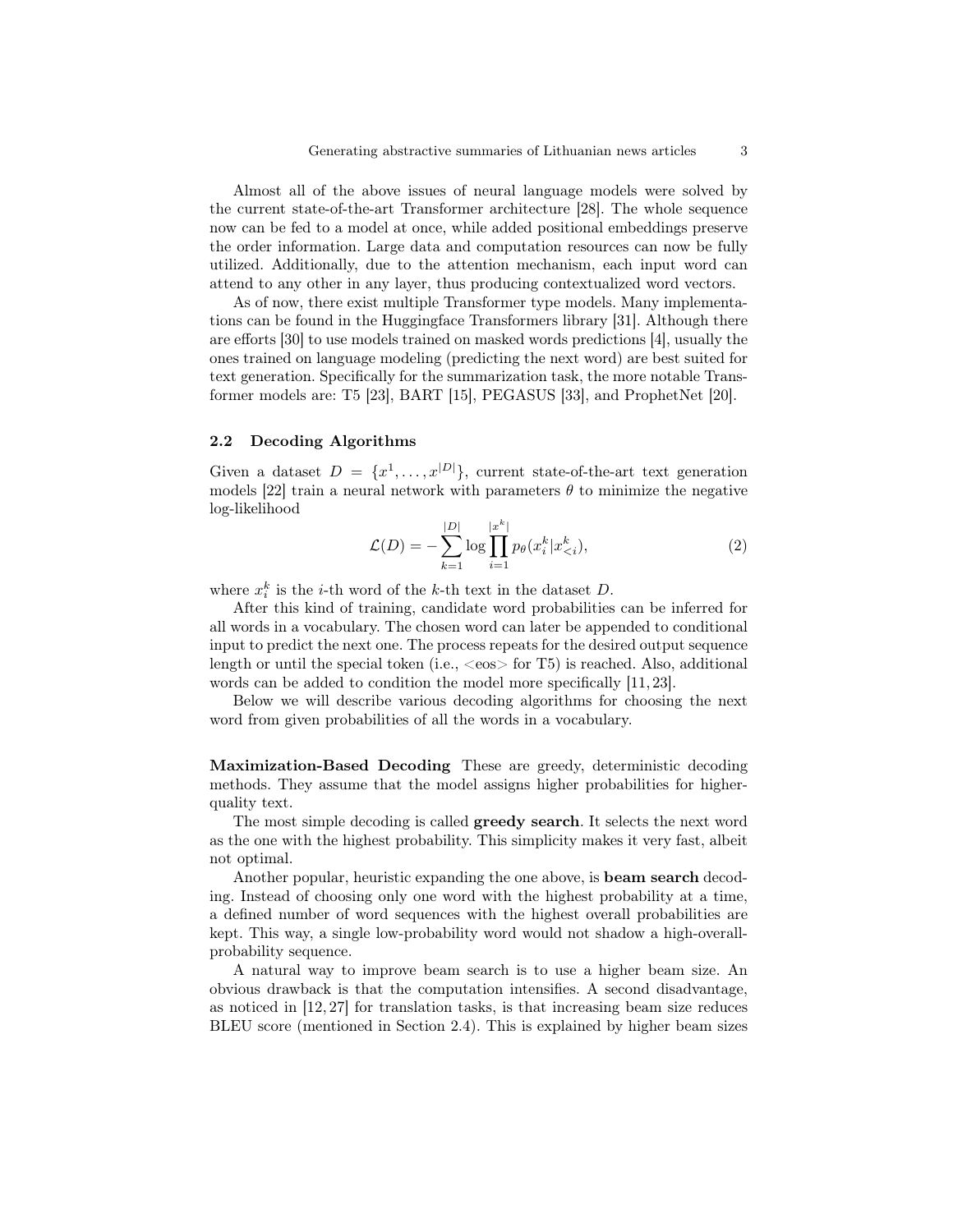generating shorter sequences. This effect is especially strong when beam sizes are in the range of 100-1 000. According to [\[17\]](#page-9-9), low beam sizes produce more on-topic but nonsensical text, while the high ones converge to a correct and generic, but less relevant response.

Sampling As argued in [\[10\]](#page-8-7), human language does not follow a distribution of high probability next words, in contrast to what greedy decoding methods do. This issue is alleviated by stochastic decoding methods.

In the most basic form, sampling is used to randomly select the next word according to its conditional probability distribution. Instead of sampling from the distribution of all vocabulary words,  $\text{Top-}K$  sampling was proposed in [\[6\]](#page-8-8). Here  $K$  most probable next words are selected and the probability mass is redistributed among only those words.

Later  $\text{Top-}p$  (nucleus) sampling [\[10\]](#page-8-7) was suggested to adapt to different initial probability distributions. Here the most probable words are selected such, that the sum of their probabilities is not greater than  $p$ . This way an adaptation to sharp or flat probability distributions is implemented.

# 2.3 Additional Techniques

During language modeling, the last neural network layer produces output for each word in vocabulary. These outputs are raw values called "logits". To convert them into probabilities, commonly a softmax function is used:

$$
softmax(y_i) = \frac{\exp(y_i)}{\sum_j \exp(y_j)}.
$$
\n(3)

One technique to rebalance the probabilities is a softmax temperature parameter  $\tau$ . Then the probability of word *i* given all vocabulary logits **y** is

$$
P_i = \text{softmax}(y_i/\tau) = \frac{\exp(y_i/\tau)}{\sum_j \exp(y_j/\tau)}.
$$
\n(4)

Then  $\tau > 1$ , the probability distribution becomes more uniform, and more diverse outputs are expected. Otherwise, the probability concentrates on a smaller number of top words.

### 2.4 Evaluation Methods

It is very difficult to evaluate the quality of abstractive summarization. Even if one has reference summaries, alternative correct summaries can be easily produced using different words, their order, sentence length, emphasis, etc. The most accurate evaluation thus would be done by humans. Yet it is very expensive and slow, conducting it effectively is difficult. Due to these reasons, automatic evaluation metrics are widely used.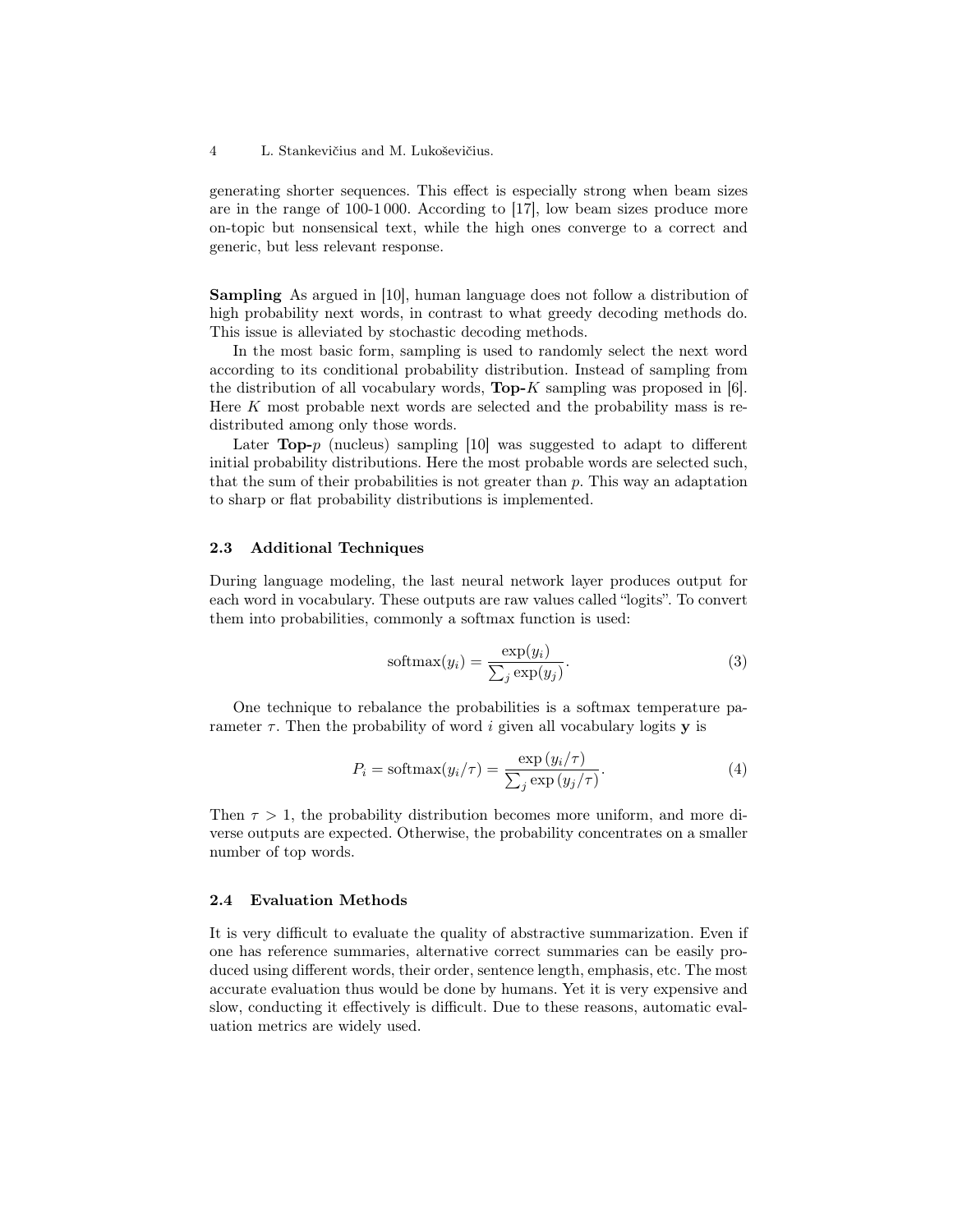ROUGE Introduced by [\[16\]](#page-9-10) and abbreviated from Recall-Oriented Understudy for Gisting Evaluation (ROUGE), they are word-overlap-based metrics. The following ROUGE metrics are regularly used for summary evaluation.

ROUGE-n Let p be "the number of common n-grams between the candidate and the reference summaries", and  $q$  be "the number of *n*-grams extracted from the reference summary only" [\[1\]](#page-8-9). Then the recall score is computed as

$$
ROUGE-n = \frac{p}{q}.
$$
\n(5)

The precision score is divided by "the number of  $n$ -grams extracted from the generated summary only" instead, and F-score combines the precision and the recall. We report F-scores in our results. Typically, n values of 1 and 2 are used.

ROUGE-L This metric calculates the length of the longest common subsequence between the candidate and the reference summaries.

For example, on English news dataset CNN / Daily Mail [\[8,](#page-8-10) [18\]](#page-9-11), the highest ROUGE scores using abstractive summarization currently are reported at ROUGE-1 = 45.94, ROUGE-2 = 22.32, and ROUGE- $L = 42.48$  [\[5\]](#page-8-11).

<span id="page-4-0"></span>Other Evaluation Metrics One of the attempts to capture the overlap between meanings instead of exact words is to compare word vectors. BERTScore [\[34\]](#page-10-4) is a model-based metric that uses a pretrained BERT [\[4\]](#page-8-4) model to produce contextualized embeddings and matches words in the candidate and reference sentences by cosine similarity. Compared to ROUGE, however, this evaluation method is more compute-intensive and lacks the simple explainability.

In machine translation, BLEU [\[19\]](#page-9-12) is considered the standard evaluation metric. BLEU is based on precision, while ROUGE can be based more on recall and thus is more suitable for the summarization task.

### 3 Data

We crawled news articles with summary and the main text (body) parts from the most popular Lithuanian news websites. We filtered data so that summary  $>$ 10 and the main text > 100 characters in length. As the goal of summarization is to produce a shorter text than the original, we used only the articles where the main text length in characters was at least twice the summary length.

We want our models to learn abstractive summarization and avoid copying. Due to this reason, for each summary and main text pair, we found the longest matching string sequence and calculated the overlap as a ratio of this sequence and the summary lengths. We left only pairs with this overlap ratio less than 0.2. This criterion is similar to summaries not having very high  $ROUGE-L$  scores compared to the main texts.

The final filtered dataset consists of 2 031 514 news articles. Detailed statistics are depicted in Table [1.](#page-5-0) We put random 4 096 articles from this set aside from training for validation.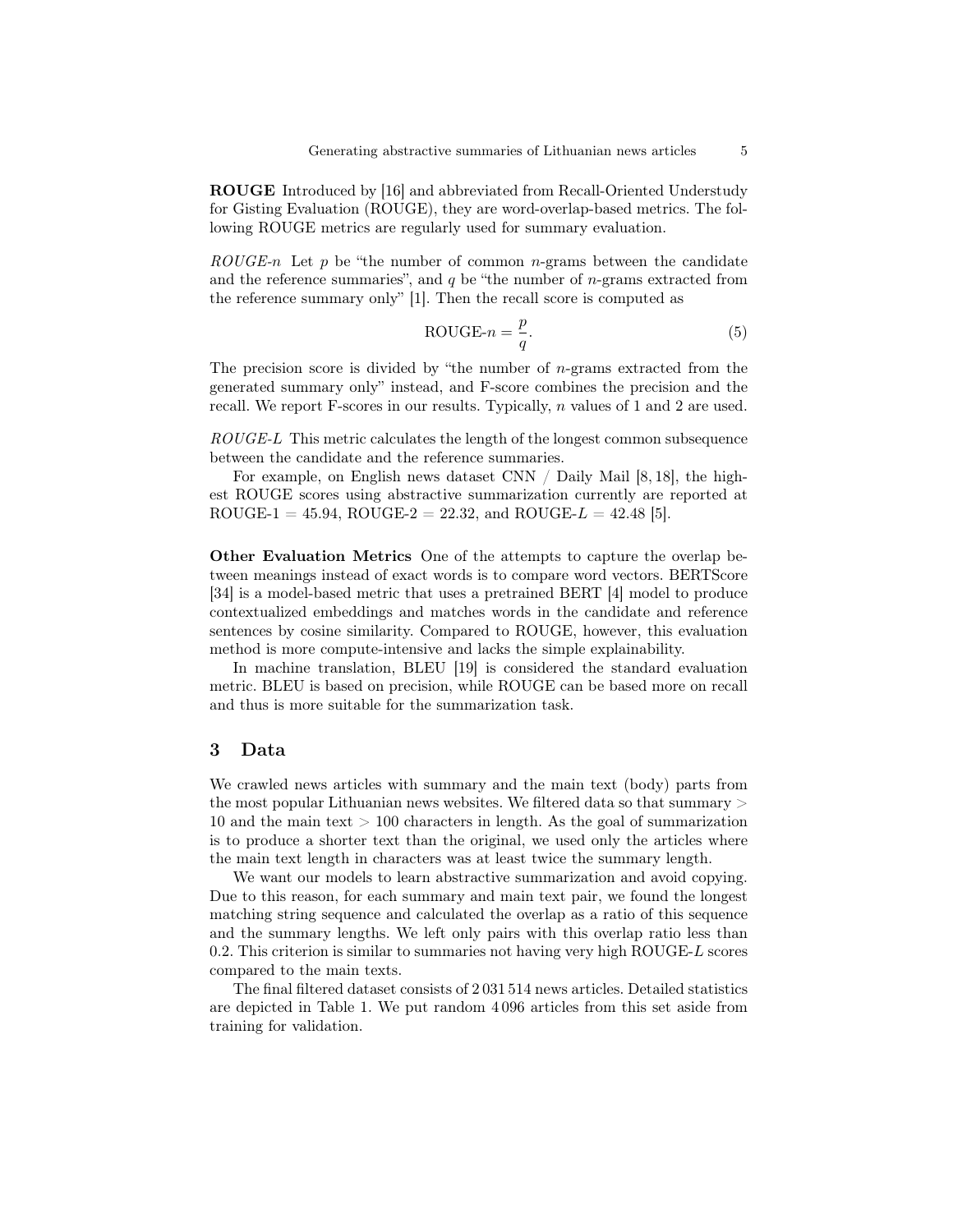| Website          | Article count | Time period |            |
|------------------|---------------|-------------|------------|
|                  |               | From        | To         |
| $15$ min.lt      | 767182        | 2007-07-09  | 2020-09-23 |
| lrytas.lt        | 522519        | 2017-03-30  | 2020-09-24 |
| delfi.lt         | 436487        | 2000-01-27  | 2020-09-25 |
| lrt.lt           | 181356        | 2012-05-25  | 2020-09-24 |
| technologijos.lt | 66867         | 2007-02-22  | 2020-09-24 |
| bernardinai.lt   | 25 250        | 2004-03-30  | 2020-04-29 |
| kasvyksta.lt     | 18781         | 2012-03-15  | 2020-09-25 |
| panele.lt        | 11587         | 2007-03-07  | 2020-09-24 |
| kaunodiena.lt    | 1485          | 2002-08-05  | 2014-06-25 |

<span id="page-5-0"></span>Table 1. Our data corpus statistics

# 4 Methods

We used SentencePiece [\[14\]](#page-9-13) to encode text as unigram [\[13\]](#page-9-14) subwords. A tokenizer was trained on  $10^6$  samples of our text corpus and was set to have a vocabulary size of 32 000 (the same size as the English tokenizer from [\[23\]](#page-9-4)).

We used T5 base [\[23\]](#page-9-4) transformer model implementation from [\[31\]](#page-10-1). This library also contains methods we used in this work for text generation. The model was trained for 350 000 steps with batches of 128 text-summary pairs (achieved by 32 gradient accumulation steps), both truncated to 512 tokens. Using mixed precision and GeForce RTX 2080 Ti GPU it took approximately 500 hours and consisted of 22 passes through the dataset (epochs). We used Adafactor [\[25\]](#page-9-15) optimizer with 10 000 warm-up steps followed by inverse square root internal learning rate schedule.

We initialized the weights with a pretrained English  $t5-base$  model, as it showed a faster convergence compared to random weight initialization (see Figure [1\)](#page-7-0). We do not use a pretrained multilingual mt5-base model [\[32\]](#page-10-5) because: (1) due to shorter tokens, tokenized sequences are on average 1.49 times longer and (2) it has 580 M parameters versus our used 220 M mainly due to the bigger multilingual vocabulary embedding matrix. These reasons made training multilingual mt5-base 4 times slower than a monolingual model based on t5-base and higher ROUGE scores were faster reached with the latter.

We decided that the generated sample is repetitive if any constituent word count, except the stop word "ir" ("and" in Lithuanian), is greater than 7. We also calculated a generated text length fraction as a ratio of the generated text to the target summary character counts. ROUGE scores were calculated for stemmed texts.

# 5 Results

In this section, we first report results with a model trained for 65 000 steps and then see the changes continuing the training further.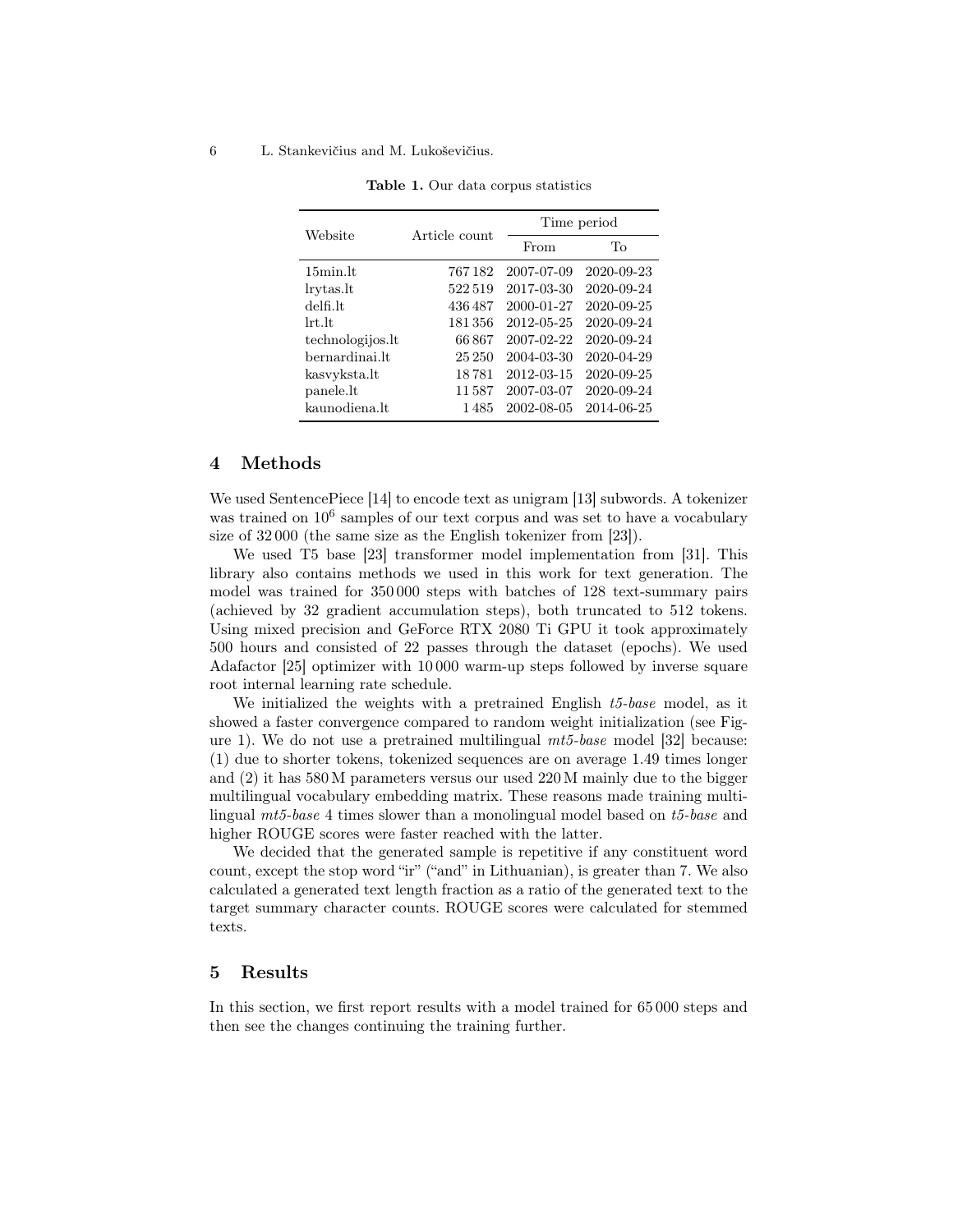#### 5.1 Repetition

We found out that the best way to avoid repetition is to obstruct the repeated generation of 2-grams by setting no\_repeat\_ngram\_size parameter value to 2. This way 36 repetitive samples (out of 4 096) of greedy beam search with beam size 10 were reduced to 0.

### 5.2 Reshaping Probability Distribution

To our surprise, greedy methods gave quite decent results. Any attempt to reshape probability distribution favored tokens with the top probabilities. For sampling, we tried temperatures  $\tau$  values 0.8, 0.6, 0.4, 0.2, 0.1, and 0.05, with the last one yielding the best scores,  $ROUGE-2 = 0.132$ . We also experimented with Top- $p$  sampling trying  $p$  values of 0.9, 0.8, 0.6, 0.4, 0.2, and 0.1, with the last one also yielding the best scores,  $\text{ROUGE-2} = 0.131$ . Both decoding methods had all metrics approximately the same as greedy search. Top- $k$  similarly resulted in best  $k = 5$  (tried 50, 40, 30, 20, 10, 5), ROUGE-2 = 0.109.

### 5.3 Best Decoding Methods

The best results were obtained with beam search decoding (see Table [2\)](#page-6-0). There was no significant difference between greedy and Top- $k$   $(k=50)$  beam searches. Though the latter is expected to be more diverse due to its stochastic nature. Increasing beam size from 10 to 20 only increased the generation time to more than 3 hours and did not benefit ROUGE scores.

Training the model longer is beneficial. After 250 000 steps, mean ROUGE-2 reached 0.148 for greedy, 0.163 for greedy beam search, and 0.161 for Top-50 beam search decoding (see Figure [1\)](#page-7-0). We use ROUGE-2 as the main metric here, as it seems to be the hardest of the three to get high values. Training even further, we observe overfitting: the validation loss begins to ascent, and ROUGE metrics deteriorate (note, however, the log-scale of the x-axis).

<span id="page-6-0"></span>Table 2. Text generation performance metrics on 4 096 validation articles of model trained for 65 000 steps. For ROUGE F-scores are given. All methods use  $no\_repeat\_ngram\_size = 2$ , ten beams for beam searches.

| Decoding method                                                                                                                                     | Performance metric: mean (standard deviation) |                                                       |  |                                        |  |
|-----------------------------------------------------------------------------------------------------------------------------------------------------|-----------------------------------------------|-------------------------------------------------------|--|----------------------------------------|--|
|                                                                                                                                                     | ROUGE-1                                       | $\mathrm{ROUGE}\text{-}2$                             |  | $ROUGE-L$ Length fraction              |  |
| Greedy search<br>Greedy beam search $0.303(0.162)$ $0.140(0.146)$ $0.238(0.155)$<br>Top-50 beam search $0.306(0.156)$ $0.138(0.143)$ $0.235(0.152)$ |                                               | $0.298$ $(0.154)$ $0.132$ $(0.137)$ $0.233$ $(0.147)$ |  | 0.79(0.40)<br>0.82(0.39)<br>1.07(0.67) |  |

We discuss the qualitative analysis of the generated summaries in the next Section [6](#page-7-1) and provide some illustrative generated summaries in Appendix [A.](#page-10-6)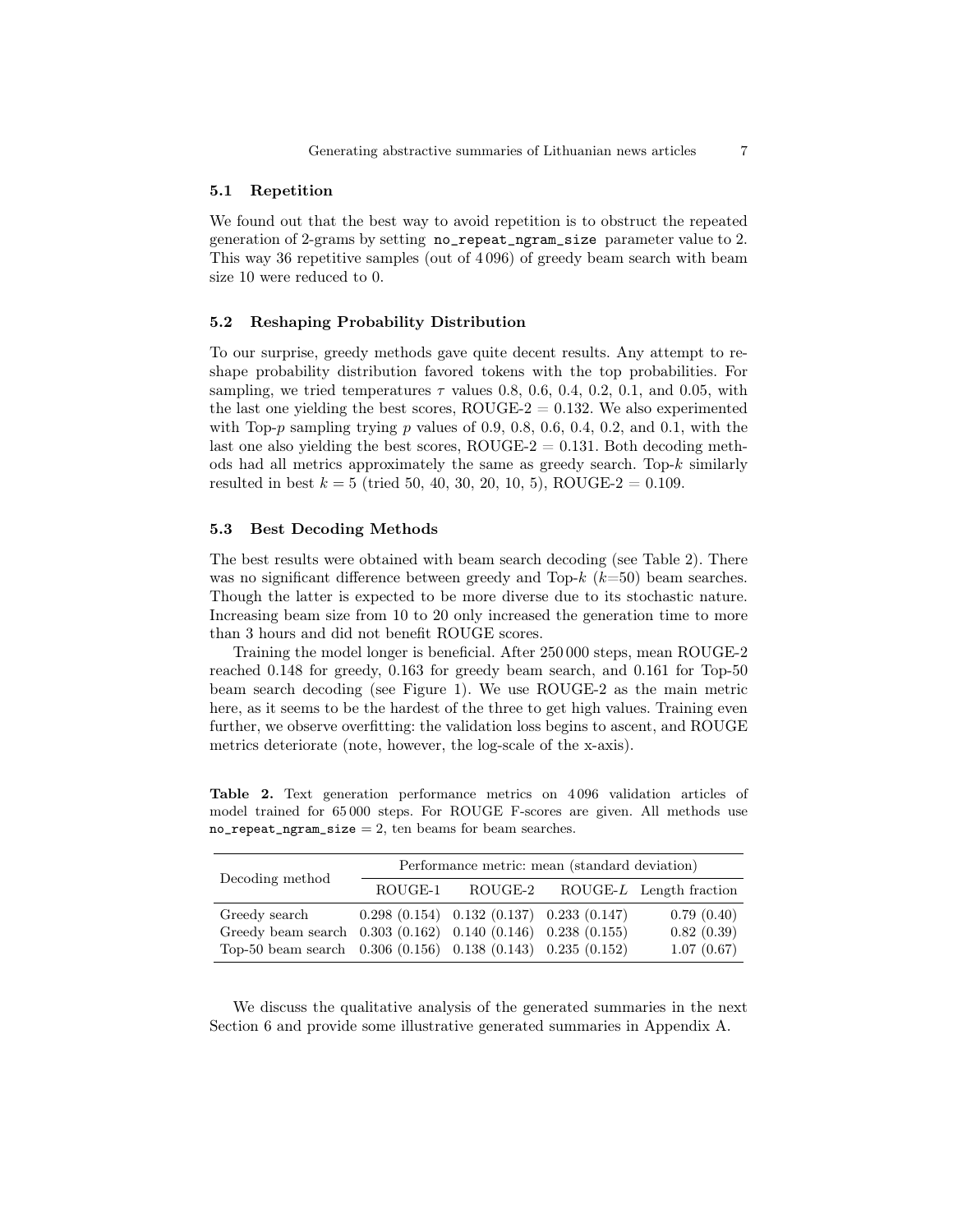

<span id="page-7-0"></span>Fig. 1. ROUGE-2 mean F-score, learning rate, and validation loss dependency on model training steps. Shadow areas correspond to confidence interval of 95 %. ROUGE-2 and learning rate are shown for model trained with t5-base initialization.

# <span id="page-7-1"></span>6 Conclusion and Discussion of Results

We trained the first reported monolingual Lithuanian transformer model and compared various decoding algorithms for abstractive news summarization. We used a moderately-sized modern universal transformer model T5, because of the computational requirements as well as the availability of training texts. We still observe that the model tends to overfit if trained for too long.

The best configuration we achieved is the model trained for 250 000 steps and greedy beam decoding with 10 beams. It achieved ROUGE- $2 = 0.163$ .

Mostly all the generated summaries were coherent and made the first impression of being professionally written. Some of them successfully collected important information from various parts of the input text and summarized the main idea of the text quite impressively.

However, a closer examination of the generated samples reveals some chaotic and misleading summaries. There were a lot of text samples with minor factual mistakes, such as a mistaken number, abbreviation, name, day of the week, that can often be identified only by reading the main body text carefully or comparing with the target summary. Sometimes irrelevant information was added to the generated summaries, likely the one too often seen during the training. An example dynamic of summaries generated of a single text during the training is depicted in Appendix [A.2.](#page-10-7) While all the summaries above 0 steps sound convincing, completely factually correct summaries are only at 175 000 and 300 000 steps, others have small errors.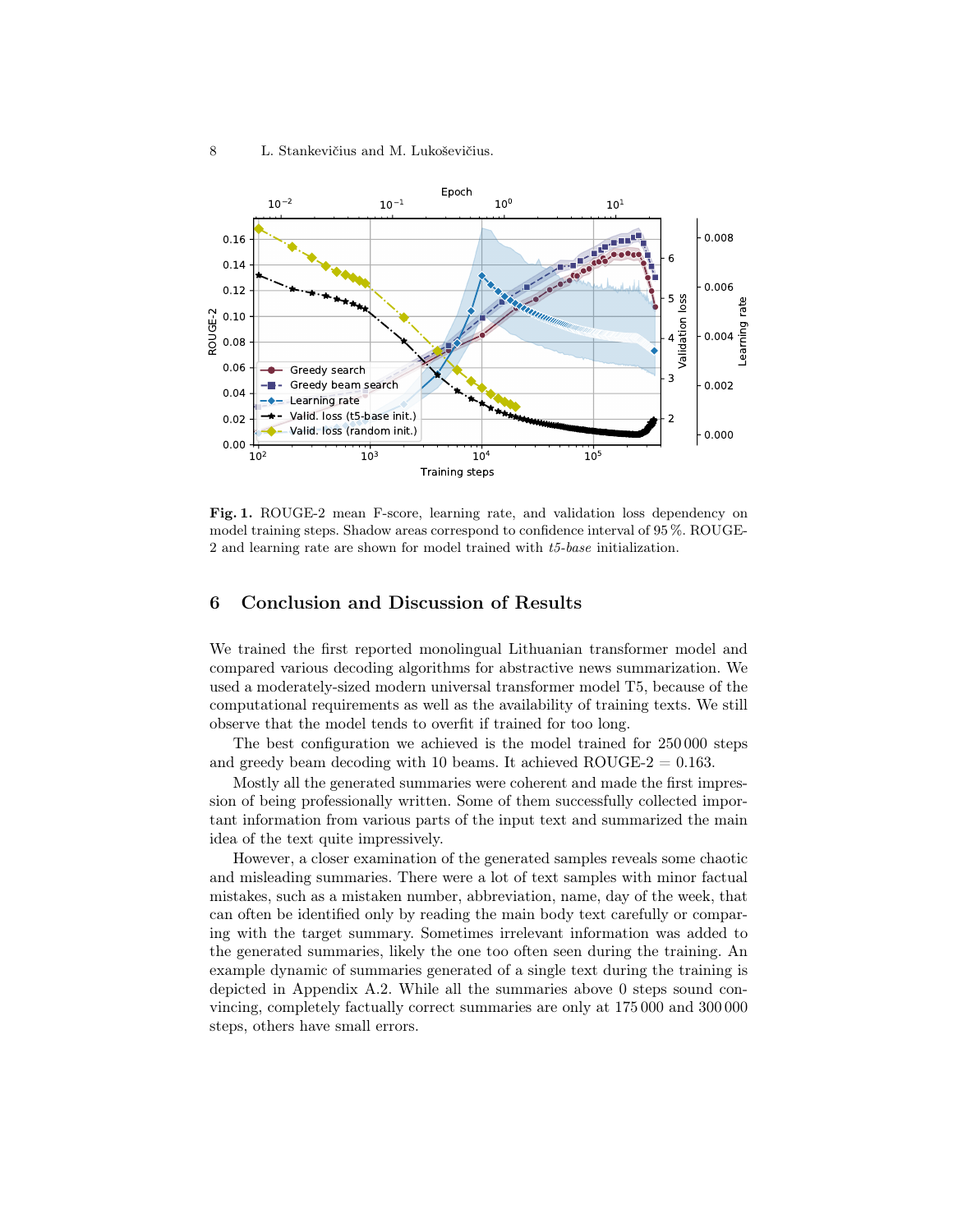A lot of high-ROUGE samples were finely combined multiple excerpts from the main text and learned templates repeating in our target data. On the other hand, there were also very good abstractive summaries with ROUGE scores just above zero. This emphasizes both the need for thorough data preparation and better evaluation of the summary quality. The latter could be covered with more resource-intensive scores like BERTScore [\[34\]](#page-10-4) or manual human evaluation.

Overall, our trained model is good for generating fiction but makes trusting the generated news summaries problematic. Thus, for real-world applications, a more substantial human intervention is needed for quality assessment/control.

We hope that this work will boost adopting transformers for the Lithuanian language. We make our trained model and code available at [https://github.](https://github.com/LukasStankevicius/Generating-abstractive-summaries-of-Lithuanian-news-articles-using-a-transformer-model) [com/LukasStankevicius/Generating-abstractive-summaries-of-Lithuania](https://github.com/LukasStankevicius/Generating-abstractive-summaries-of-Lithuanian-news-articles-using-a-transformer-model)n[news-articles-using-a-transformer-model](https://github.com/LukasStankevicius/Generating-abstractive-summaries-of-Lithuanian-news-articles-using-a-transformer-model).

# References

- <span id="page-8-9"></span>1. Allahyari, M., Pouriyeh, S., Assefi, M., Safaei, S., Trippe, E.D., Gutierrez, J.B., Kochut, K.: Text summarization techniques: a brief survey. arXiv preprint arXiv:1707.02268 (2017)
- <span id="page-8-3"></span>2. Bahdanau, D., Cho, K., Bengio, Y.: Neural machine translation by jointly learning to align and translate. arXiv preprint arXiv:1409.0473 (2014)
- <span id="page-8-0"></span>3. Brown, T.B., Mann, B., Ryder, N., Subbiah, M., Kaplan, J., Dhariwal, P., Neelakantan, A., Shyam, P., Sastry, G., Askell, A., et al.: Language models are few-shot learners. arXiv preprint arXiv:2005.14165 (2020)
- <span id="page-8-4"></span>4. Devlin, J., Chang, M.W., Lee, K., Toutanova, K.: Bert: Pre-training of deep bidirectional transformers for language understanding. arXiv preprint arXiv:1810.04805 (2018)
- <span id="page-8-11"></span>5. Dou, Z.Y., Liu, P., Hayashi, H., Jiang, Z., Neubig, G.: GSum: A general framework for guided neural abstractive summarization. arXiv preprint arXiv:2010.08014 (2020)
- <span id="page-8-8"></span>6. Fan, A., Lewis, M., Dauphin, Y.: Hierarchical neural story generation. In: Proceedings of the 56th Annual Meeting of the Association for Computational Linguistics (Volume 1: Long Papers). pp. 889–898 (2018)
- <span id="page-8-1"></span>7. Graves, A.: Generating sequences with recurrent neural networks. arXiv preprint arXiv:1308.0850 (2013)
- <span id="page-8-10"></span>8. Hermann, K.M., Kočisk`y, T., Grefenstette, E., Espeholt, L., Kay, W., Suleyman, M., Blunsom, P.: Teaching machines to read and comprehend. arXiv preprint arXiv:1506.03340 (2015)
- <span id="page-8-2"></span>9. Hochreiter, S., Schmidhuber, J.: Long short-term memory. Neural computation 9(8), 1735–1780 (1997)
- <span id="page-8-7"></span>10. Holtzman, A., Buys, J., Du, L., Forbes, M., Choi, Y.: The curious case of neural text degeneration. In: International Conference on Learning Representations (2019)
- <span id="page-8-5"></span>11. Keskar, N.S., McCann, B., Varshney, L.R., Xiong, C., Socher, R.: Ctrl: A conditional transformer language model for controllable generation. arXiv preprint arXiv:1909.05858 (2019)
- <span id="page-8-6"></span>12. Koehn, P., Knowles, R.: Six challenges for neural machine translation. arXiv preprint arXiv:1706.03872 (2017)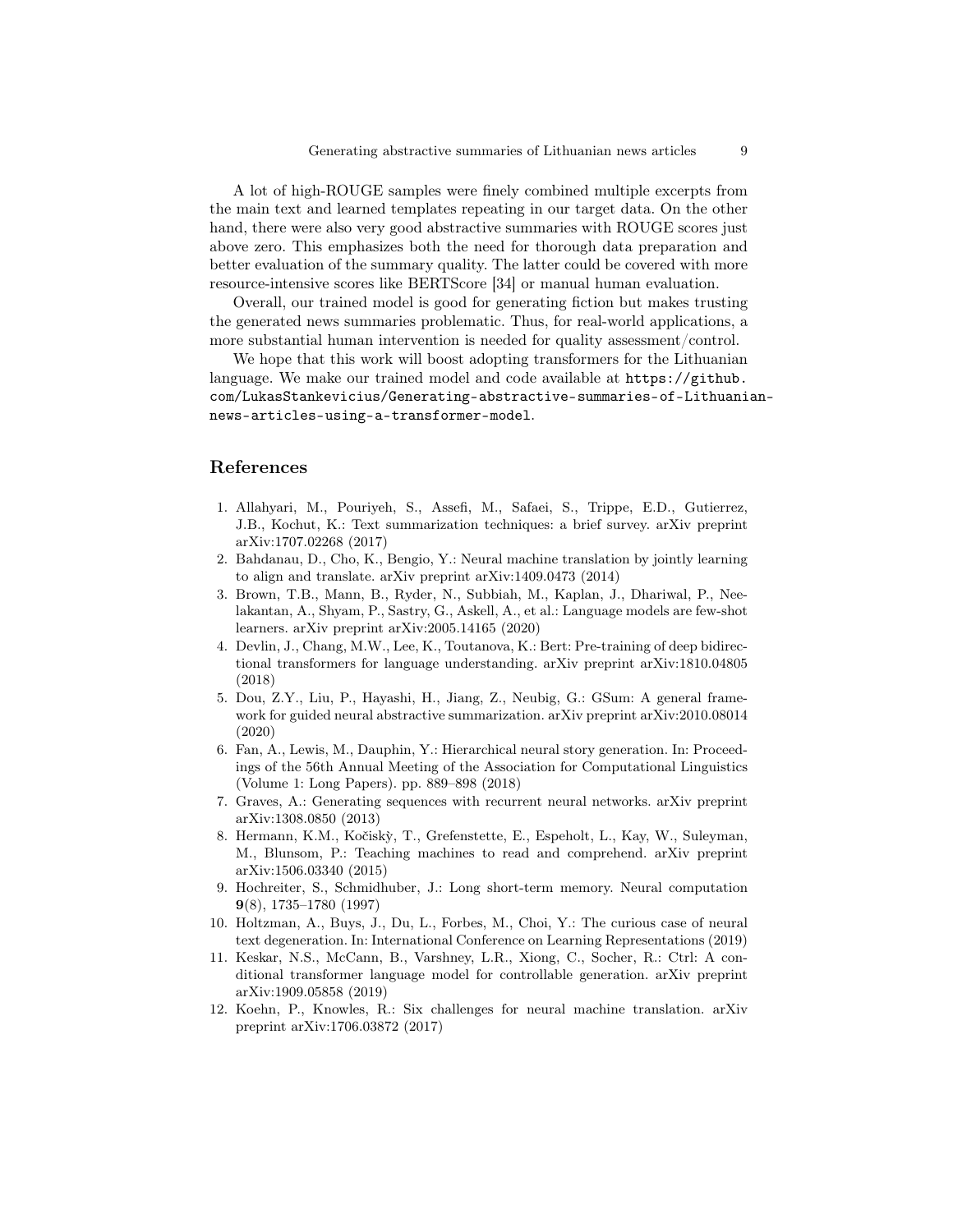- 10 L. Stankevičius and M. Lukoševičius.
- <span id="page-9-14"></span>13. Kudo, T.: Subword regularization: Improving neural network translation models with multiple subword candidates. In: Proceedings of the 56th Annual Meeting of the Association for Computational Linguistics (Volume 1: Long Papers). pp. 66–75 (2018)
- <span id="page-9-13"></span>14. Kudo, T., Richardson, J.: SentencePiece: A simple and language independent subword tokenizer and detokenizer for neural text processing. In: Proceedings of the 2018 Conference on Empirical Methods in Natural Language Processing: System Demonstrations. pp. 66–71 (2018)
- <span id="page-9-5"></span>15. Lewis, M., Liu, Y., Goyal, N., Ghazvininejad, M., Mohamed, A., Levy, O., Stoyanov, V., Zettlemoyer, L.: BART: Denoising sequence-to-sequence pre-training for natural language generation, translation, and comprehension. In: Proceedings of the 58th Annual Meeting of the Association for Computational Linguistics. pp. 7871–7880 (2020)
- <span id="page-9-10"></span>16. Lin, C.Y.: Rouge: A package for automatic evaluation of summaries. In: Text summarization branches out. pp. 74–81 (2004)
- <span id="page-9-9"></span>17. Manning, C., See, A.: Stanford CS224N: NLP with deep learning | winter 2019 | lecture 15 – natural language generation (2019), <https://youtu.be/4uG1NMKNWCU>
- <span id="page-9-11"></span>18. Nallapati, R., Zhou, B., dos Santos, C., Gulçehre, Ç., Xiang, B.: Abstractive text summarization using sequence-to-sequence RNNs and beyond. In: Proceedings of The 20th SIGNLL Conference on Computational Natural Language Learning. pp. 280–290 (2016)
- <span id="page-9-12"></span>19. Papineni, K., Roukos, S., Ward, T., Zhu, W.J.: Bleu: a method for automatic evaluation of machine translation. In: Proceedings of the 40th annual meeting of the Association for Computational Linguistics. pp. 311–318 (2002)
- <span id="page-9-6"></span>20. Qi, W., Yan, Y., Gong, Y., Liu, D., Duan, N., Chen, J., Zhang, R., Zhou, M.: ProphetNet: Predicting future n-gram for sequence-to-sequence pre-training. In: Proceedings of the 2020 Conference on Empirical Methods in Natural Language Processing: Findings. pp. 2401–2410 (2020)
- <span id="page-9-0"></span>21. Radford, A., Wu, J., Child, R., Luan, D., Amodei, D., Sutskever, I.: Language models are unsupervised multitask learners. OpenAI blog  $1(8)$ , 9 (2019)
- <span id="page-9-7"></span>22. Raffel, C., Shazeer, N., Roberts, A., Lee, K., Narang, S., Matena, M., Zhou, Y., Li, W., Liu, P.J.: Exploring the limits of transfer learning with a unified text-to-text transformer. arXiv preprint arXiv:1910.10683 (2019)
- <span id="page-9-4"></span>23. Raffel, C., Shazeer, N., Roberts, A., Lee, K., Narang, S., Matena, M., Zhou, Y., Li, W., Liu, P.J.: Exploring the limits of transfer learning with a unified text-to-text transformer. Journal of Machine Learning Research 21, 1–67 (2020)
- <span id="page-9-2"></span>24. Rush, A.M., Chopra, S., Weston, J.: A neural attention model for abstractive sentence summarization. In: Proceedings of the 2015 Conference on Empirical Methods in Natural Language Processing. pp. 379–389 (2015)
- <span id="page-9-15"></span>25. Shazeer, N., Stern, M.: Adafactor: Adaptive learning rates with sublinear memory cost. In: International Conference on Machine Learning. pp. 4596–4604. PMLR (2018)
- <span id="page-9-1"></span>26. Sundermeyer, M., Schlüter, R., Ney, H.: LSTM neural networks for language modeling. In: Thirteenth annual conference of the international speech communication association (2012)
- <span id="page-9-8"></span>27. Tu, Z., Liu, Y., Shang, L., Liu, X., Li, H.: Neural machine translation with reconstruction. Proceedings of the AAAI Conference on Artificial Intelligence 31(1) (Feb 2017), <https://ojs.aaai.org/index.php/AAAI/article/view/10950>
- <span id="page-9-3"></span>28. Vaswani, A., Shazeer, N., Parmar, N., Uszkoreit, J., Jones, L., Gomez, A.N., Kaiser, L., Polosukhin, I.: Attention is all you need. arXiv preprint arXiv:1706.03762 (2017)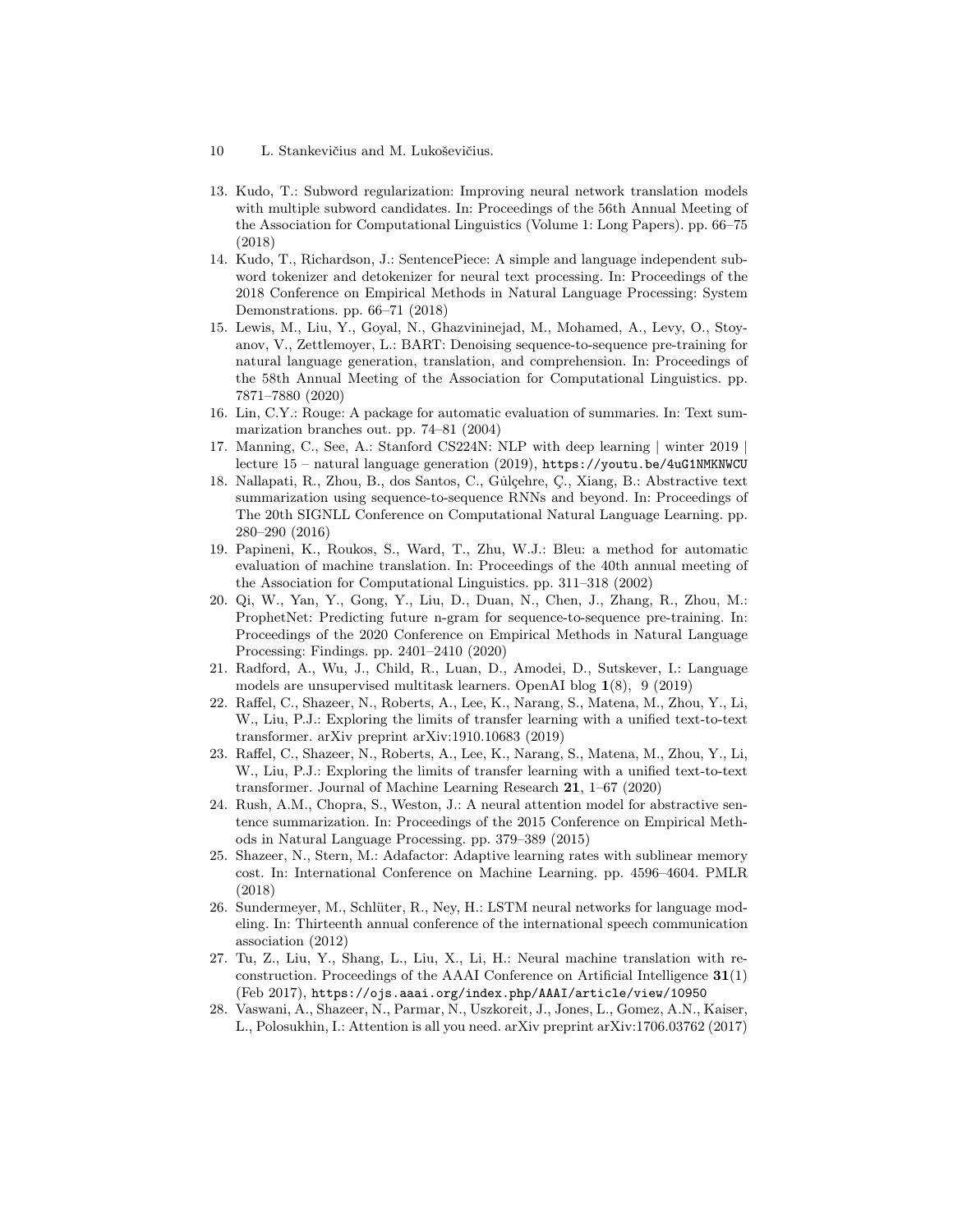- <span id="page-10-0"></span>29. Vitkutė-Adžgauskienė, D., Utka, A., Amilevičius, D., Krilavičius, T.: NLP infrastructure for the Lithuanian language. In: LREC 2016: 10th international conference on Language resources and evaluation, 23-28 May, 2016, Portorož, Slovenia: proceedings. Paris: European Language Resources Association, 2016 (2016)
- <span id="page-10-2"></span>30. Wang, A., Cho, K.: Bert has a mouth, and it must speak: Bert as a markov random field language model. arXiv preprint arXiv:1902.04094 (2019)
- <span id="page-10-1"></span>31. Wolf, T., Debut, L., Sanh, V., Chaumond, J., Delangue, C., Moi, A., Cistac, P., Rault, T., Louf, R., Funtowicz, M., Davison, J., Shleifer, S., von Platen, P., Ma, C., Jernite, Y., Plu, J., Xu, C., Scao, T.L., Gugger, S., Drame, M., Lhoest, Q., Rush, A.M.: Transformers: State-of-the-art natural language processing. In: Proceedings of the 2020 Conference on Empirical Methods in Natural Language Processing: System Demonstrations. pp. 38–45. Association for Computational Linguistics, Online (Oct 2020), <https://www.aclweb.org/anthology/2020.emnlp-demos.6>
- <span id="page-10-5"></span>32. Xue, L., Constant, N., Roberts, A., Kale, M., Al-Rfou, R., Siddhant, A., Barua, A., Raffel, C.: mT5: A massively multilingual pre-trained text-to-text transformer (2020)
- <span id="page-10-3"></span>33. Zhang, J., Zhao, Y., Saleh, M., Liu, P.: Pegasus: Pre-training with extracted gapsentences for abstractive summarization. In: International Conference on Machine Learning. pp. 11328–11339. PMLR (2020)
- <span id="page-10-4"></span>34. Zhang, T., Kishore, V., Wu, F., Weinberger, K.Q., Artzi, Y.: BERTScore: Evaluating text generation with BERT. arXiv preprint arXiv:1904.09675 (2019)

# <span id="page-10-6"></span>A Text sample generation dynamics

### A.1 Reference summary

Kai Lietuva dar buvo okupuota ir mūsų šalies krepšininkai privalėjo žaisti TSRS rinktinėje, keli jų buvo ryškūs lyderiai.<sup>[6](#page-10-8)</sup>

# <span id="page-10-7"></span>A.2 Generated summaries

0 steps, R-1=0.136, R-2=0, R-L=0.091 Lietuvos krepšinio legenda pelnė po 13,6 taško per 84 mačus. Dešimtuke taip pat yra, ir

 $25000$  steps,  $R$ -1=0.182,  $R$ -2=0,  $R$ -L=0.136 Lietuvos krepšinio federacijos (LKF) sudarytame geriausių visų laikų rezultatyviausių krepšininkų sąraše – Arvydas Sabonis ir Modestas Paulauskas.

75 000 steps, R-1=0.130, R-2=0.022, R-L=0.109 Legendinis Lietuvos krepšininkas Arvydas Sabonis pirmadienį socialiniame tinkle pasidalijo statistika, kuri viršūnėje yra Arvydo Sabonio. 1982 metais debiutaves 222 cm ūgio vidurio puolėjas su raudona apranga sužaidė 52 rungtynes, per kurias rinko po 15,6 taško. Tai pats aukščiausias rezultatyvumo vidurkis tarp visu˛ sovietu˛ komandai atstovavusiu˛ žaidėjų, skaičiuojant tuos, kurie sužaidė ne mažiau nei 50 rungtynių.

<span id="page-10-8"></span> $^6$  The original article and summary are available at  $\verb|https://www.15min.lt/24sek/$  $\verb|https://www.15min.lt/24sek/$ [naujiena/lietuva/tarp-penkiu-rezultatyviausiu-tsrs-rinktines-visu](https://www.15min.lt/24sek/naujiena/lietuva/tarp-penkiu-rezultatyviausiu-tsrs-rinktines-visu-laiku-zaideju-trys-lietuviai-875-1380030)[laiku-zaideju-trys-lietuviai-875-1380030](https://www.15min.lt/24sek/naujiena/lietuva/tarp-penkiu-rezultatyviausiu-tsrs-rinktines-visu-laiku-zaideju-trys-lietuviai-875-1380030) (in Lithuanian)